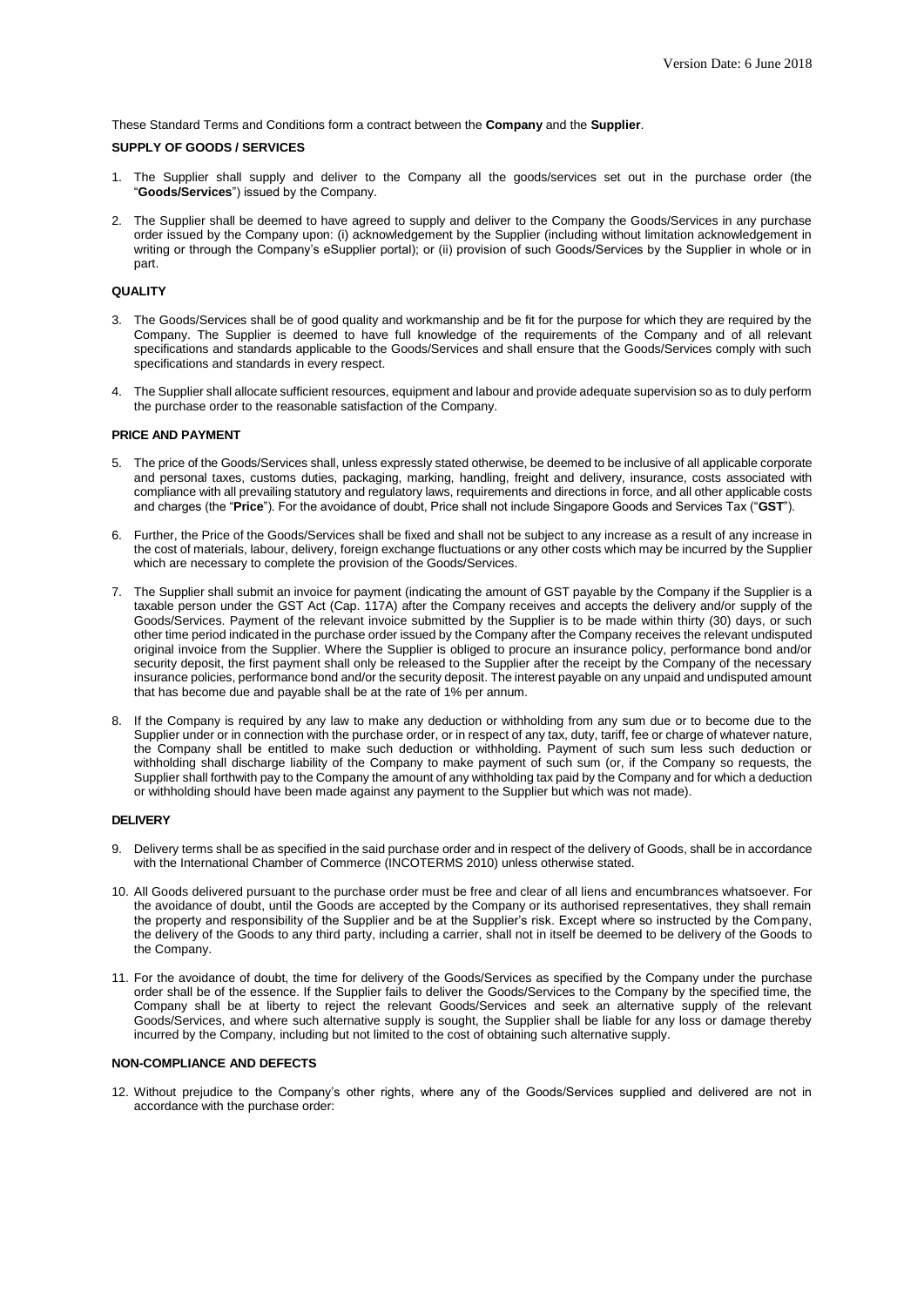- (i) the Company may instruct the Supplier to repair and/or replace the relevant Goods/Services at no additional cost to the Company, and the Supplier shall comply with any such instruction within the time specified by the Company; and/or
- (ii) in respect of the Goods, the Company may reject the relevant Goods, in which event the rejected Goods shall remain at the sole risk of the Supplier. Upon receiving notice of the rejection, the Supplier shall remove the rejected Goods within such time as may be specified by the Company, failing which the rejected Goods shall be removed and/or disposed of by the Company and the Supplier shall be liable for any loss, expense or damage thereby incurred or suffered by the Company.
- 13. Notwithstanding Clause 12, and without prejudice to the Company's other rights, where any of the Goods/Services supplied and delivered are not in accordance with the purchase order, the Company shall be at liberty to seek an alternative supply of the relevant Goods/Services, and where such alternative supply is sought, the Supplier shall be liable for any loss or damage thereby incurred by the Company, including but not limited to the cost of obtaining such alternative supply.

## **PACKAGING**

14. The Goods shall be packed and marked in a proper manner and in accordance with any relevant specifications and standards and/or in accordance with any instructions of the Company.

# **COMPLIANCE WITH LAWS, BUSINESS PRINCIPLES, AND STANDARDS**

- 15. The Supplier shall, at its own cost and expense, comply with and give all notices required by any law, by-law, regulations, codes and standards (including but not limited to the Casino Control Act (Cap. 33A) and the Casino Control (Casino Contracts) Regulations 2010, where applicable) that may from time to time be applicable to the performance of the purchase order by the Supplier. The Supplier shall notify the Company promptly and in no event longer than 48 hours after becoming aware of the termination or cessation of employment of any of its employees holding a security pass issued by the Company, including without limitation any contractor pass to enter the Resorts World Sentosa casino (the "**RWS Casino**"). The Supplier shall also ensure that it and any of its agents, employees, representatives, sub-contractors, sub-vendors and/or servants who enter the RWS Casino without paying an entry levy, for the purpose of providing the Goods and/or performing the Services, shall not take part in any gaming in the RWS Casino. The Supplier shall ensure its employees have a valid Category C2 Special Employee license issued by CRA to perform any functions of a special employee, as defined in the Casino Control Act (Cap. 33A) and the Casino Control (Licensing of Special Employees) Regulations 2009, in or in relation to the casino.
- 16. Without prejudice to the Supplier's obligations under Clause 15, the Supplier shall provide such information as may be required and/or notified by the relevant competent authorities. The Supplier shall also promptly notify the Company of any changes in the Supplier's company name, registered address, business address and/or any such information as may be required and/or notified by the Company to the Supplier from time to time.

## **LIQUIDATED DAMAGES**

17. Where stated in the purchase order that liquidated damages are applicable, the Supplier agrees that the Company shall be entitled to liquidated damages in the event of any non-compliance with the purchase order. The parties accept and acknowledge that the liquidated damages represent a reasonable and genuine pre-estimate of the loss or damage likely to be incurred by the Company as a result of the Supplier's failure to comply with the purchase order. In the event that the Company, for whatever reason, elects not to recover or is not entitled in law to the liquidated damages, the Company shall remain entitled to recover such loss, expense, costs and/or damages as it would have been entitled to under common law as if the provisions in the purchase order relating to the payment of the liquidated damages had not formed part of the purchase order. The Supplier's liability to pay to the Company such loss, expense, costs and/or damages shall not be limited in any way whatsoever by the amount of liquidated damages for which the Supplier may otherwise have been liable.

### **INDEMNITY**

18. The Supplier shall indemnify the Company and its directors, officers, employees, affiliates, subsidiaries, and/or agents against any liability incurred by the Company to any person, and against all claims, damages, costs, expenses, fees, fines, penalties, charges and/or sanctions in connection with and/or imposed by any law, regulations, codes and standards and/or any competent authorities, made against and/or incurred by the Company and its directors, officers, employees, affiliates, subsidiaries, and/or agents by reason of any negligence, default or breach by the Supplier or its partners, directors, agents, employees, representatives, contractors and/or vendors arising out of or in respect of the performance of the purchase order.

# **ACCESS**

19. The Supplier shall at all reasonable times permit the Company and/or its duly authorised representatives and/or agents and/or servants access to all workshops and other places where the Goods are manufactured, prepared or stored for the purpose of inspecting the same.

# **SUB-CONTRACTING /ASSIGNMENT**

20. The Supplier shall not sub-contract the whole or any part of the supply and delivery of the Goods/Services to any other person without the written consent of the Company.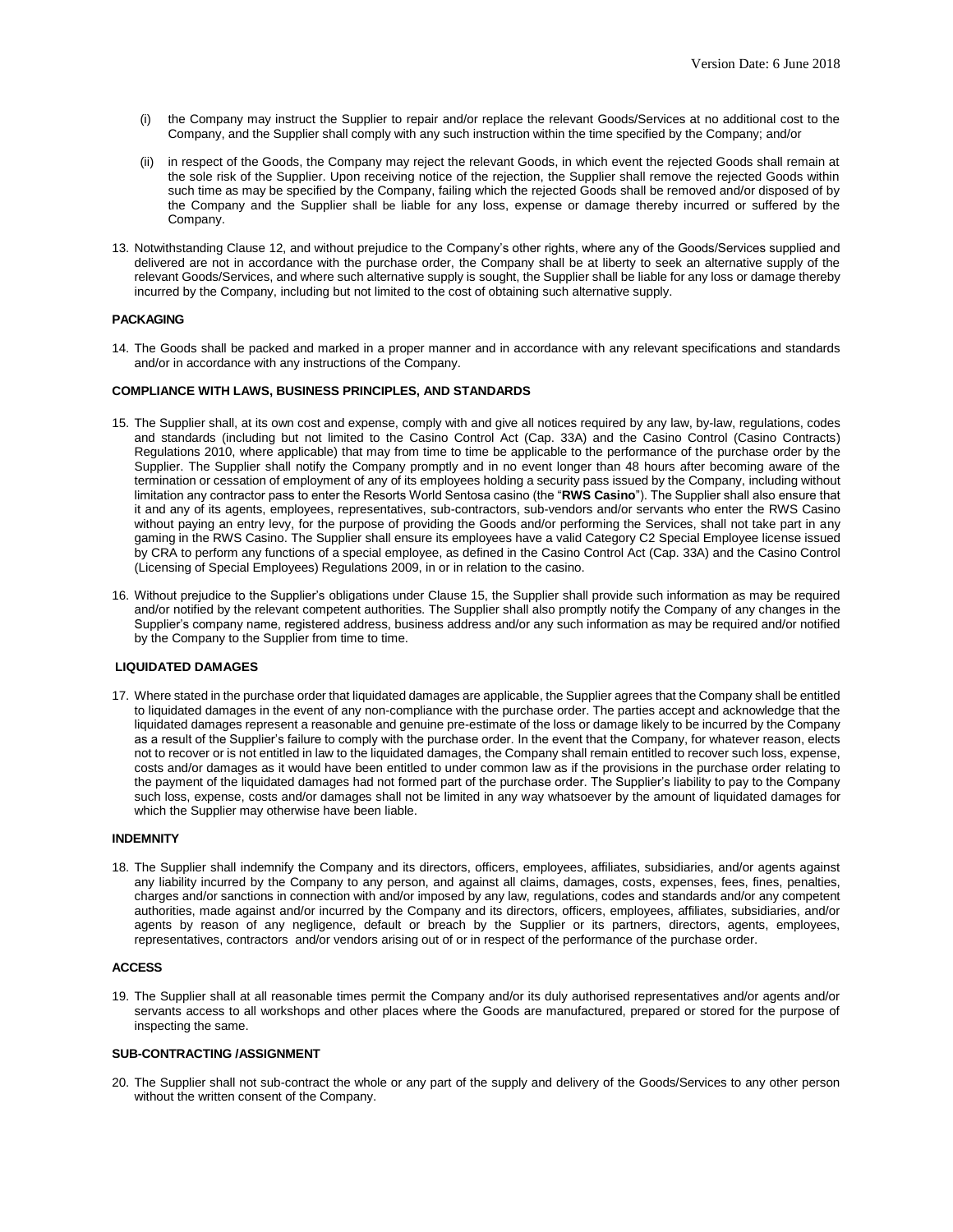21. The Supplier shall not assign any of its rights, interests or benefits under the purchase order or any part thereof (including the right to receive monies) to any person without the prior written consent of the Company and any assignment made in contravention of this Clause shall not bind the Company.

#### **VARIATIONS**

- 22. The Company shall be entitled at any time, to issue orders to vary any part of the Goods/Services to be supplied and delivered (which shall include the right to omit any part of the Goods/Services, and to engage other suppliers to perform such part of the Goods/Services), including but not limited to the quantity and/or specifications of the Goods, or order any change to the Goods/Services that may be required by the Company.
- 23. Where an order for variation is issued by the Company, the Supplier shall advise the Company on any time and/or cost implications, together with all necessary supporting evidence and information required by the Company that may result from such order within seven (7) days of the date of the variation order.
- 24. The Company shall pay the Supplier for any such variation, and the amount payable shall be agreed to by the parties, failing which, the applicable unit cost of the Goods/Services as specified in the purchase order, or the prevailing industry rates (whichever lower) shall apply.

#### **INSURANCE**

25. The Supplier shall, at its own cost and expense, take out and maintain such insurance(s) necessary to cover its liabilities under the purchase order, including but not limited to public and products liability, for an amount of not less than Singapore dollars one million (SGD1,000,000) in respect of any one occurrence, and shall name the Company as Additional Insured and incorporate provisions on cross liability. The terms of any insurance or the amount of any cover shall not relieve the Supplier of any of its liabilities under the purchase order.

### **TERMINATION**

- 26. The Company may at any time and for any reason terminate the purchase order upon giving a fourteen (14) day prior written notice to the Supplier, and the termination shall take effect from the date stipulated in such written notice.
- 27. Without prejudice to Clause 26 above and/or to any other rights or remedies available to the Company under general law, the Company shall have the right to immediately terminate the purchase order by written notice to the Supplier:
	- if the Supplier fails to rectify the breaches of the Supplier's obligations under the purchase order within seven (7) days of the Company sending a notice in writing to the Supplier specifying the breach(es) and the Company's intention to terminate the Supplier's appointment under the purchase order unless the breach(es) is/are rectified within the time limit stipulated; and/or
	- (ii) if the Supplier commits an act of bankruptcy or become bankrupt or insolvent or enter into any agreement of composition or deed of arrangement with the Supplier's creditors or if being a company, a winding up order is made or if a receiver or manager of the Supplier's undertaking is appointed or possession taken or execution levied by creditors or debenture holders or under a floating charge or if a judicial manager is appointed or if the Supplier are subject to any analogous proceedings outside of Singapore.
- 28. Upon receiving the Company's written notice of termination, the Supplier shall immediately:
	- (i) stop all work under the purchase order; and
	- (ii) notify its sub-vendors, sub-contractors and/or agents in writing to do the same.
- 29. Upon termination of the purchase order under Clause 26, the Supplier shall be entitled to be reimbursed for the actual costs incurred up to and including the date of termination, which shall be limited to such costs that are properly incurred and consistent with such deliveries that have been ordered by the Company and in accordance with recognized accounting principles. For the avoidance of doubt, save for the actual costs incurred by the Supplier as aforesaid, the Supplier shall not be entitled to claim for any other losses, damages costs or expenses, including loss of profit, that may be incurred by the Supplier as a result of such termination.
- 30. The Company may use any of the Goods supplied and delivered by the Supplier up to the time of termination and shall have a lien over those Goods and may sell any of the same and apply the proceeds of sale in or towards the satisfaction of any sums due or becoming due to it from the Supplier under the purchase order.
- 31. The Supplier acknowledges and agrees that upon the receipt of a written notice served by any competent authorities requiring the purchase order to be suspended or terminated within the time specified in the notice, the purchase order shall be automatically so suspended or terminated immediately without prejudice to any rights that the Company may have against the Supplier before the date of such termination.

#### **CONFIDENTIALITY**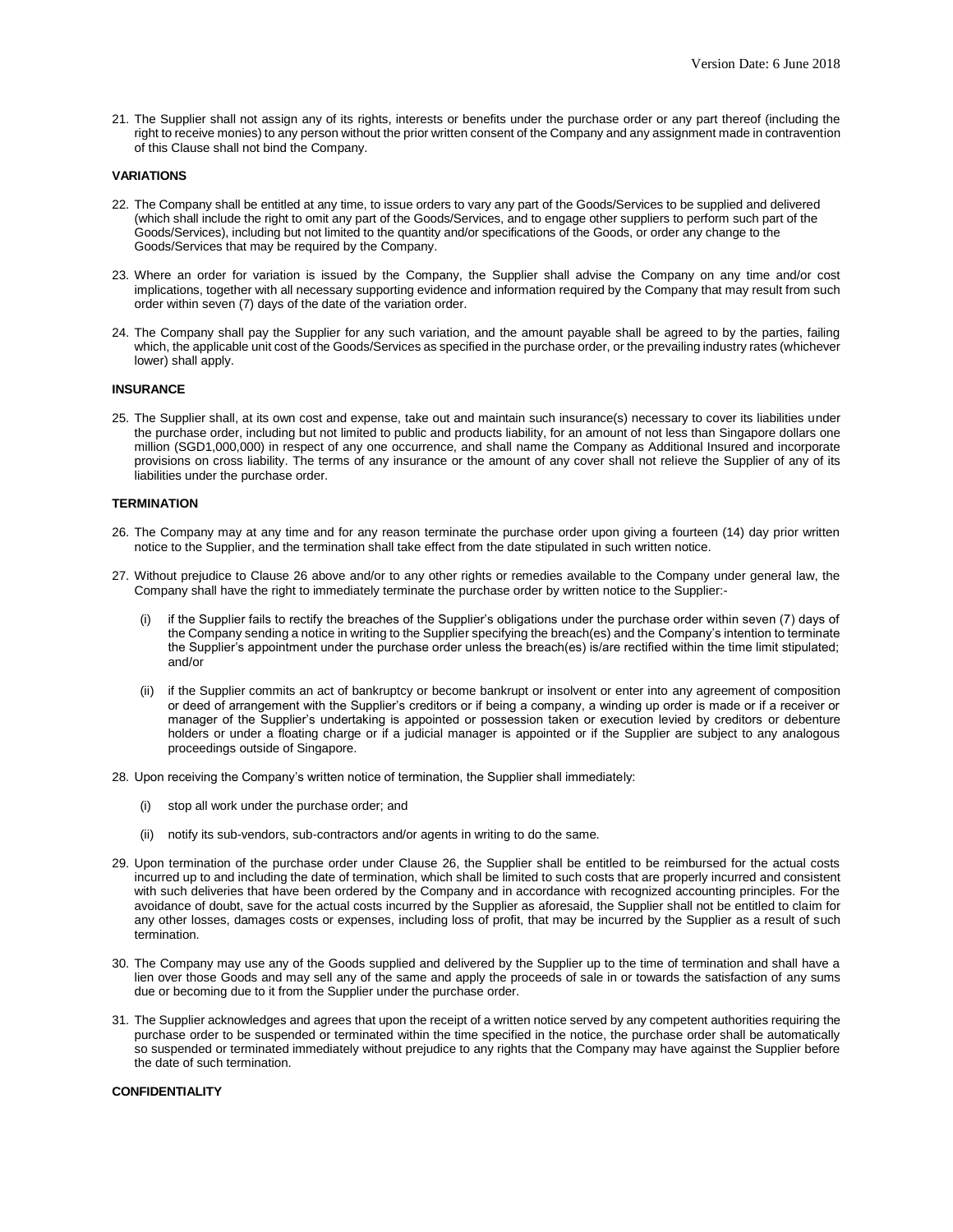- 32. The Supplier undertakes and shall ensure its partners, directors, agents, employees, representatives, sub-contractors, subvendors and/or servants undertake to treat as confidential, all information which comes into its or their possession pursuant to or as a result of or in the performance of the purchase order. The Supplier shall not and shall ensure that its partners, directors, agents, employees, representatives, sub-contractors, sub-vendors and/or servants do not, without the written permission of the Company, disclose any such confidential information mentioned in this Clause 32 herein to any third party.
- 33. Without the prior written approval of the Company, the Supplier will not discuss the purchase order or its relationship to the Company with any branch of the media (including, without limitation, the posting of any information thereof on the internet) or with any third party nor will they furnish any information (including without limitation written materials, photographs, audio tapes or discs, video tapes or discs, computer programs or data, CD-ROMs, drawings or sketches) relating to the Company to any media entity (including, without limitation, the posting of any information thereof on the internet) or third party. The Supplier will not use the Company's name or its association with the Company in any form or advertising or promotions (including, without limitation, the posting of any information thereof on the internet) without the prior written consent of the Company.
- 34. The operation of Clauses 32 to 34 herein shall survive the termination of the purchase order without limit in point of time but shall cease to apply to information or knowledge which may properly come into the public domain through no fault of the Supplier.

# **INTELLECTUAL PROPERTY**

- 35. Any and all patents, designs, design rights, trademarks, trade names, copyrights and all other intellectual property rights (whether registered or not) (the "**Intellectual Property**") in all drawings, designs, plans, specifications or other documents (the "**Company Materials**") given by the Company to the Supplier to enable the Supplier to fulfill its obligations under the purchase order shall be used exclusively by the Supplier for the purchase order. For the avoidance of doubt, the Company Materials shall be deemed confidential.
- 36. Insofar as any of the Goods/Services are manufactured/provided using the Company Materials, the Supplier shall not be permitted to disclose or provide any information on these Goods/Services to third parties without the prior written consent of the Company.
- 37. The Supplier hereby warrants that it is the sole and unencumbered owner of the Intellectual Property in the drawings, designs, plans, reports, specifications, samples, prototypes or other documents related to the Goods/Services that it makes available for the purpose of performing its obligations under the purchase order (the "**Supplier's Materials**"), and that none of the same or the use thereof as contemplated under the purchase order infringes the Intellectual Property of any third party. The Supplier shall be deemed to have given to the Company a perpetual, transferable, non-exclusive, royalty-free licence to copy, use and communicate the Supplier's Materials.
- 38. The Supplier undertakes to indemnify and keep the Company and its directors, officers, employees, affiliates, subsidiaries, and/or agents harmless from and against any liabilities, damages, losses, costs, expenses, proceedings, suits and/or other consequences arising from any allegation or claim that a third party's Intellectual Property or other right has been infringed by the Supplier's Materials and/or any part or use thereof pursuant to the purchase order.
- 39. The Company shall own the Intellectual Property in all drawings, designs, plans, specifications or other documents created by the Supplier, its partners, directors, agents, employees, representatives, sub-contractors, sub-vendors and/or servants pursuant to the purchase order (the "**New Intellectual Property**"). The Supplier shall, and shall procure that its partners, directors, agents, employees, representatives, sub-contractors, sub-vendors and/or servants execute all formal documents necessary or desirable in order to assign to the Company all New Intellectual Property at no cost to the Company.

# **NOTICES**

40. Any notice, request, demand or other communication to be given or served by a party under the terms of this purchase order must be in writing and shall be delivered by personal delivery, , registered post or facsimile transmission to any of the addresses specified in the purchase order and/or parties' registered addresses and/or such other address or facsimile number as either party may direct, from time to time, by written notice given to the other, and shall be deemed to be duly served and received, at the time of delivery as evidenced by relevant documentation, and if delivered outside office hours, it shall be deemed to be served and received on the next business day.

## **PERSONAL DATA PROTECTION**

- 41. In furtherance of its performance and obligations under the purchase order, the Supplier may disclose information that constitutes personal data as defined by the Personal Data Protection Act (Cap. 26) ("**PDPA**") to the Company. The Supplier undertakes and warrants that it will obtain all necessary consents for the Company to collect, use and disclose such personal data for the purposes contemplated in the purchase order.
- 42. When dealing with personal data received from the Company, the Supplier shall only use and/or disclose personal data (i) in accordance with the purposes for which the Company disclosed the personal data; (ii) in accordance with the instructions of the Company; and (iii) in such manner that ensures the Company's compliance with the PDPA. The Supplier shall also comply with the PDPA, its regulations and guidelines and any reasonable request of the Company. The Supplier shall also implement control measures for the protection of personal data received from the Company including, but not limited to, setting passwords for files containing personal data, and restricting access of personal data on a "need-to-know" basis. In the event of any known